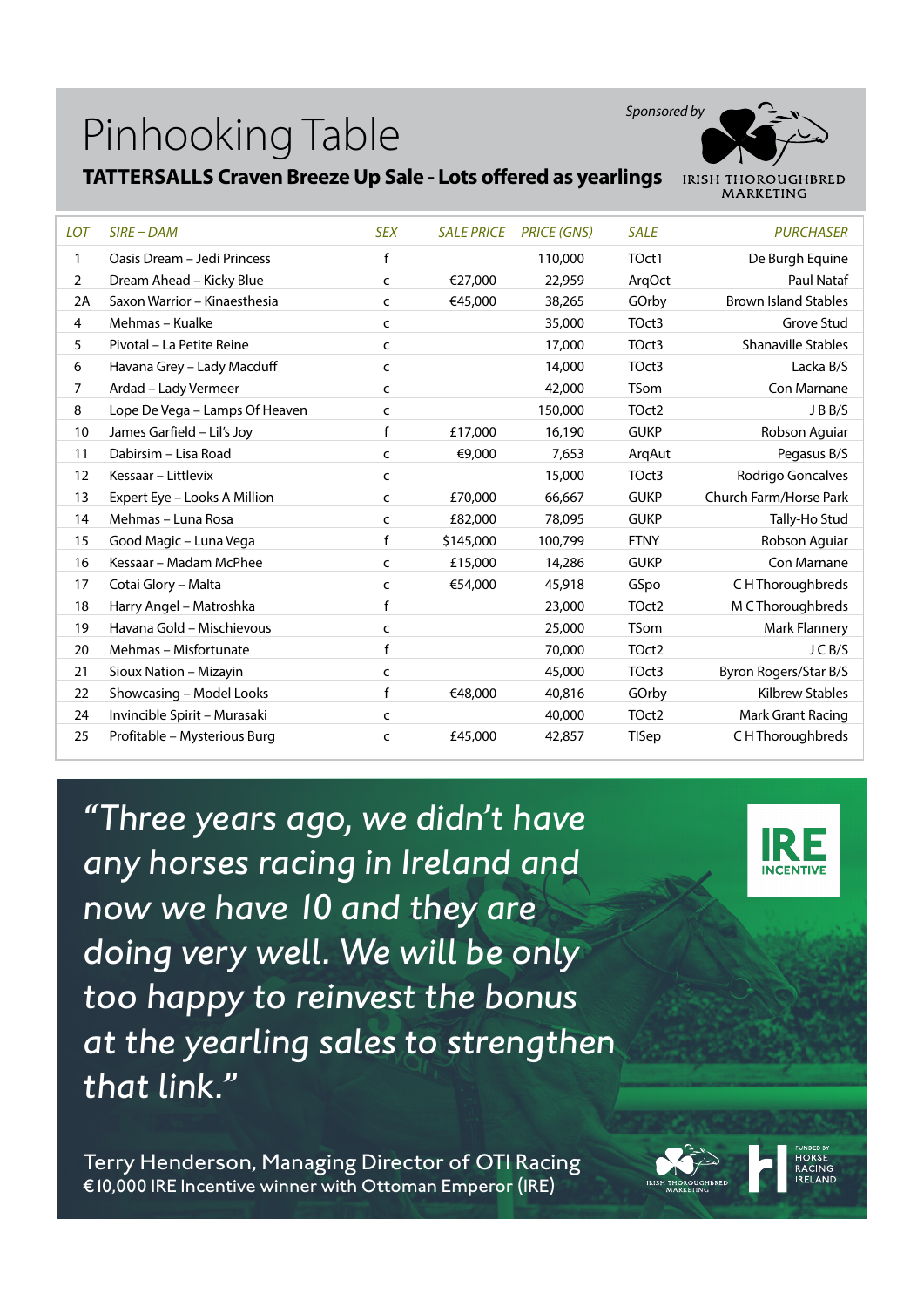

# **TATTERSALLS Craven Breeze Up Sale - Lots offered as yearlings** IRISH THOROUGHBRED

| <b>LOT</b> | $SIRE$ – $DAM$                     | <b>SEX</b>   | <b>SALE PRICE</b> | <b>PRICE (GNS)</b> | <b>SALE</b>  | <b>PURCHASER</b>            |
|------------|------------------------------------|--------------|-------------------|--------------------|--------------|-----------------------------|
| 26         | Exceed And Excel - Mystic Dream    | f            |                   | 52,000             | TOct2        | Longways Stables            |
| 27         | Zoustar - Natural                  | f            | £70,000           | 66,667             | <b>GUKP</b>  | Church Farm/Horse Park      |
| 28         | Australia - Night Fairy            | C            |                   | 30,000             | TOct2        | <b>Mark Flannery</b>        |
| 30         | Galileo Gold - Northeast Moon      | f            | £17,000           | 16,190             | TISep        | Katie McGovern              |
| 31         | Showcasing - On Her Way            | C            |                   | 55,000             | TOct2        | M C Thoroughbreds           |
| 32         | Kingman - One Last Dance           | C            |                   | 100,000            | TOct1        | Robson Aguiar               |
| 34         | Awtaad - Padma                     | C            | €20,000           | 17,007             | GSpo         | Joanna Morgan               |
| 35         | Showcasing - Penelopa              | f            |                   | 80,000             | TOct1        | JBB/S                       |
| 36         | Showcasing - Penny Royale          | C            |                   | 38,000             | <b>TSom</b>  | Kilronan                    |
| 37         | Havana Gold - Petit Trianon        | C            | €47,000           | 39,966             | ArqOct       | M O'Toole                   |
| 38         | <b>Acclamation - Piacere</b>       | $\mathsf f$  | £44,000           | 41,905             | TISep        | Antonio Da Silva            |
| 39         | War Front - Pine Needles           | C            | \$170,000         | 118,179            | <b>KSep</b>  | Avenue B/S                  |
| 40         | Sea The Moon - Planete Bleue       | f            |                   | 27,000             | <b>TDec</b>  | Pat Murphy                  |
| 41         | Showcasing - Polar Circle          | f            |                   | 50,000             | TOct2        | Megan Evans                 |
| 42         | Olympic Glory - Ponte Sanangelo    | C            | €20,000           | 17,007             | ArqOct       | Pegasus B/S                 |
| 43         | Kessaar - Princess Rose            | C            | €78,000           | 66,327             | GOrby        | vendor                      |
| 44         | Starspangledbanner - Pure Elegance | f            |                   | 90,000             | TOct2        | vendor                      |
| 45         | Shamardal - Qaws                   | C            |                   | 55,000             | TOct2        | vendor                      |
| 46         | Cotai Glory - Queen Of Lyons       | f            |                   | 18,000             | TSom         | Byron Rogers/Star B/S       |
| 47         | Oasis Dream - Queimada             | C            | €58,000           | 49,320             | <b>BBAGS</b> | <b>Brown Island Stables</b> |
| 48         | Mehmas - Raas                      | f            |                   | 26,000             | <b>TSom</b>  | Diego Borges Dias           |
| 49         | Kodiac - Rayda                     | C            | £25,000           | 23,810             | <b>TISep</b> | Diego Borges Dias           |
| 50         | Mondialiste - Reachforthestars     | C            |                   | 15,000             | TOct3        | vendor                      |
| 51         | Lawman - Reine Des Plages          | f            | €15,000           | 12,755             | ArqOct       | JD Moore                    |
| 52         | Night Of Thunder - Represent       | C            | £38,000           | 36,190             | <b>GUKP</b>  | Kilronan                    |
| 53         | Dark Angel - Riskit Fora Biskit    | f            |                   | 70,000             | TOct2        | vendor                      |
| 54         | Tasleet - Royal Blush              | f            |                   | 75,000             | TSom         | Robson Aguiar               |
| 55         | Ardad - Sandy Times                | C            |                   | 150,000            | TOct2        | Grove Stud                  |
| 56         | Starspangledbanner - Savvy         | C            | £55,000           | 52,381             | <b>GUKP</b>  | Church Farm/Horse Park      |
| 57         | Sioux Nation - Sharp Relief        | f            | £15,000           | 14,286             | <b>TISep</b> | <b>Cristiano Martins</b>    |
| 58         | Honor Code - She Be Striking       | C            | \$32,000          | 22,245             | <b>FTKO</b>  | Double O Racing             |
| 59         | Zoffany - Shortmile Lady           | C            | \$65,000          | 45,186             | KSep         | not sold                    |
| 60         | Kodiac - Silque                    | C            |                   | 28,000             | TSom         | Lacka B/S                   |
| 61         | Harry Angel - Silver Rainbow       | C            | £32,000           | 30,476             | <b>TISep</b> | Longways Stables            |
| 62         | Sea The Stars - Simple Elegance    | f            | €40,000           | 34,014             | GOrby        | Lackendarra Stables         |
| 63         | Invincible Spirit - Simply Awesome | C            | €95,000           | 80,782             | GOrby        | not sold                    |
| 64         | Mehmas - Single Thought            | C            |                   | 190,000            | TOct2        | vendor                      |
| 66         | Dark Angel - Sommorell             | C            | €200,000          | 170,068            | GOrby        | vendor                      |
| 67         | Exceed And Excel - Somoushe        | C            | £22,000           | 20,952             | <b>TISep</b> | Con Marnane                 |
| 68         | Showcasing - Soofiah               | $\mathsf{C}$ |                   | 50,000             | TOct2        | vendor                      |
| 69         | Camacho - Southern Belle           | $\mathsf f$  |                   | 48,000             | TOct3        | Opulence Thoroughbreds      |
| 70         | Starspangledbanner - Spirited Girl | f            |                   | 32,000             | TOct2        | vendor                      |
| 71         | Expert Eye - Spotlight             | C            |                   | 27,000             | TOct2        | Shanaville Stables          |
|            |                                    |              |                   |                    |              |                             |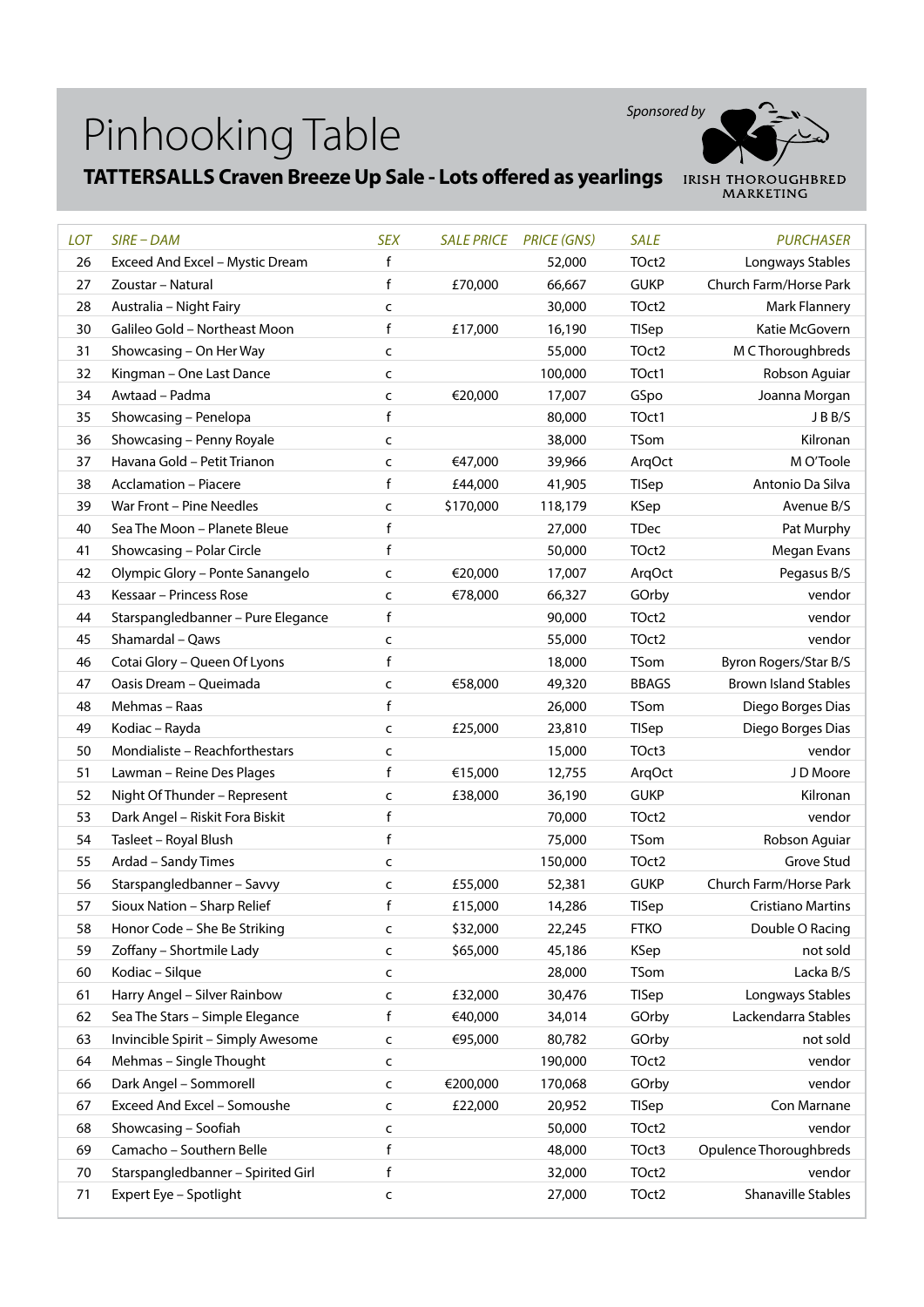

## **TATTERSALLS Craven Breeze Up Sale - Lots offered as yearlings** IRISH THOROUGHBRED

| LOT | $SIRE$ – DAM                      | <b>SEX</b>   | <b>SALE PRICE</b> | <b>PRICE (GNS)</b> | <b>SALE</b>  | <b>PURCHASER</b>          |
|-----|-----------------------------------|--------------|-------------------|--------------------|--------------|---------------------------|
| 72  | Nyquist - Start Over              | $\mathsf{C}$ | \$130,000         | 90,372             | <b>KSep</b>  | <b>AMO Racing</b>         |
| 73  | Dandy Man - Step Sequence         | C            | €50,000           | 42,517             | GOrby        | Longways Stables          |
| 75  | Medaglia D'Oro - Strategic Dreams | $\mathsf{C}$ | \$130,000         | 90,372             | <b>KSep</b>  | Powerstown Stud           |
| 77  | Sioux Nation - Suite              | C            |                   | 57,000             | TOct3        | C H Thoroughbreds         |
| 78  | Belardo - Sunrise Memory          | C            | €60,000           | 51,020             | ArqOct       | Cian Hughes               |
| 79  | Shalaa - Super Eria               | f            | €62,000           | 52,721             | ArqAug       | Midland Equine            |
| 80  | Dandy Man - Sweet Alabama         | C            | £38,000           | 36,190             | TISep        | Opulence Thoroughbreds    |
| 81  | Profitable - Sweet Sienna         | C            |                   | 65,000             | TOct3        | Church Farm/Horse Park    |
| 82  | Exceed And Excel - Switcher       | C            |                   | 55,000             | TOct2        | Kilronan                  |
| 83  | Shalaa - Tarsia                   | $\mathsf f$  | €14,000           | 11,905             | ArqOct       | Pegasus B/S               |
| 84  | Sioux Nation - Thames Pageant     | C            | €50,000           | 42,517             | GOrby        | JBB/S                     |
| 85  | Karakontie - The Tulip            | c            | €38,000           | 32,313             | GOrby        | Peter Nolan Racing        |
| 86  | Zoustar - Thousandkissesdeep      | C            |                   | 35,000             | TOct2        | vendor                    |
| 87  | Bungle Inthejungle - Ticktocks    | f            |                   | 27,000             | TSom         | Byron Rogers/Star B/S     |
| 88  | Cloud Computing - Tizzy Be Hot    | C            | \$26,000          | 18,074             | <b>FTKO</b>  | Hyde Park Stud            |
| 89  | Starspangledbanner - Trimurti     | C            | £30,000           | 28,571             | <b>TISep</b> | M O'Toole/Oak Tree        |
| 90  | Havana Gold - Unnatural           | C            | £32,000           | 30,476             | <b>GUKP</b>  | JBB/S                     |
| 91  | Siyouni - Valasyra                | C            | €85,000           | 72,279             | ArqOct       | J D Moore                 |
| 92  | Expert Eye - White Cay            | C            |                   | 80,000             | TSom         | Freddy Tylicki B/S        |
| 93  | Kodiac - Wild Impala              | C            |                   | 54,000             | TOct2        | Con Marnane               |
| 94  | Gormley - Wind Energy             | $\mathsf{C}$ | \$45,000          | 31,283             | <b>FTKO</b>  | <b>MC Bloodstock</b>      |
| 95  | Sioux Nation - Xema               | $\mathsf{C}$ | £58,000           | 55,238             | <b>TISep</b> | Peter & Ross Doyle B/S    |
| 97  | Dandy Man - Zehrah                | C            | €90,000           | 76,531             | GOrby        | F Tylicki/.S Bradley      |
| 98  | Ardad - Al Gharrafa               | f            | £30,000           | 28,571             | <b>TISep</b> | F C B/S                   |
| 99  | Speightstown - Americium          | C            | \$65,000          | 45,186             | <b>KSep</b>  | Chad Schumer              |
| 100 | Kodiac - An Cailin Orga           | C            |                   | 140,000            | TOct1        | vendor                    |
| 101 | Cable Bay - Angels Wings          | f            |                   | 40,000             | TSom         | Robson Aguiar             |
| 102 | Cracksman - Anne Of Kiev          | C            |                   | 38,000             | TOct2        | vendor                    |
| 103 | Adaay - Arcadamist                | $\mathsf{C}$ |                   | 57,000             | TOct2        | H Macaulay/Longways       |
| 104 | Belardo - Aubusson                | C            | £26,000           | 24,762             | TISep        | Ardglas Stables           |
| 105 | Mehmas - Battle Of Doha           | f            | £58,000           | 55,238             | TISep        | Church Farm/Horse Park    |
| 106 | Ardad - Belle Dormant             | f            |                   | 18,000             | TOct4        | Con Marnane               |
| 107 | Galileo Gold - Best Steps         | f            | £16,000           | 15,238             | <b>GUKP</b>  | Robson Aguiar             |
| 108 | Kessaar - Big Violett             | f            | €37,000           | 31,463             | GAut         | A M G B/S                 |
| 109 | Showcasing - Cashla Bay           | $\mathsf{C}$ |                   | 22,000             | TOct2        | <b>Meadowview Stables</b> |
| 110 | No Nay Never - Casila             | C            |                   | 100,000            | TOct1        | Avenue B/S                |
| 111 | No Nay Never - Casual             | f            | €70,000           | 59,524             | ArgAug       | vendor                    |
| 112 | Acclamation - Chigun              | c            |                   | 25,000             | TOct2        | Anna Calder               |
| 113 | Tasleet - Chrissycross            | C            |                   | 80,000             | TOct2        | Byron Rogers/Star B/S     |
| 114 | American Pharoah - Circulation    | C            | \$57,000          | 39,625             | KSep         | M O'Toole                 |
| 115 | Sioux Nation - Cirencester        | $\mathsf f$  |                   | 22,000             | TOct3        | Dolmen B/S                |
| 116 | Dark Angel - Clem Fandango        | f            |                   | 125,000            | TOct1        | vendor                    |
| 117 | Bobby's Kitten - Clouds Rest      | C            |                   | 25,000             | TSom         | Opulence Thoroughbreds    |
|     |                                   |              |                   |                    |              |                           |